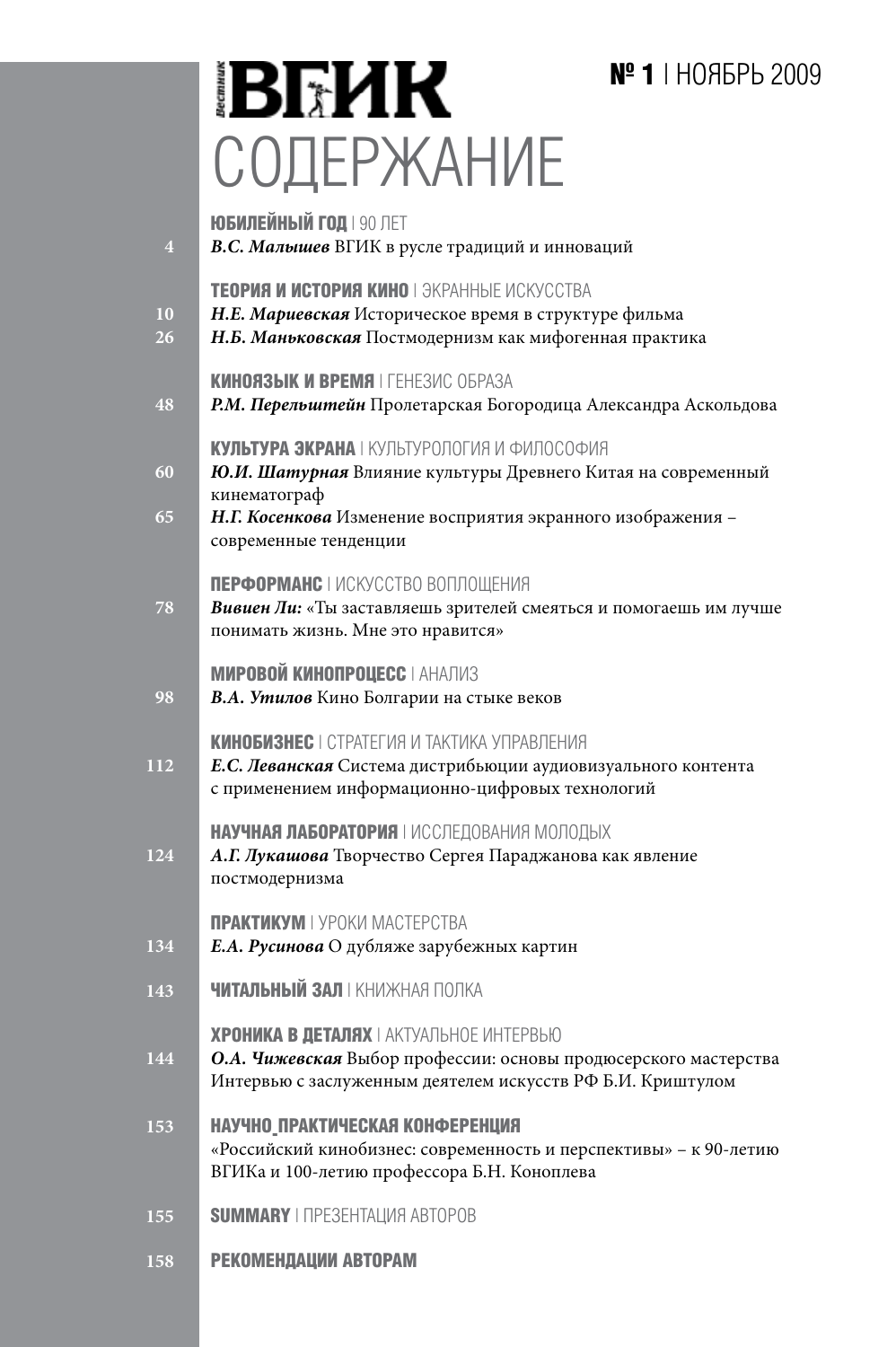# **ТЕОРИЯ И ИСТОРИЯ КИНО** | ЭКРАННЫЕ ИСКУССТВА

|            | Историческое время в структуре фильма                                                                                                                                                                                                                                                                                                                                                                                                                                                                 |
|------------|-------------------------------------------------------------------------------------------------------------------------------------------------------------------------------------------------------------------------------------------------------------------------------------------------------------------------------------------------------------------------------------------------------------------------------------------------------------------------------------------------------|
| УДК        | 791.43.01                                                                                                                                                                                                                                                                                                                                                                                                                                                                                             |
| Автор:     | Мариевская Наталья Евгеньевна, кандидат искусствоведения, старший преподаватель, кафедра ки-<br>нодраматургии, ВГИК                                                                                                                                                                                                                                                                                                                                                                                   |
|            |                                                                                                                                                                                                                                                                                                                                                                                                                                                                                                       |
|            | Historical time in a film structure                                                                                                                                                                                                                                                                                                                                                                                                                                                                   |
| UDK        | 791.43.01                                                                                                                                                                                                                                                                                                                                                                                                                                                                                             |
| Author:    | Natalia Marievskaya, PhD, senior lecturer for script writing, Chair All-Russia University of Cinematography<br>named after Gherasimov S. A.                                                                                                                                                                                                                                                                                                                                                           |
| Rezume:    | Time is the main expressive means of the cinema. Any film is a dynamic spiritual form of time. No film is free<br>from historical time. Article under consideration covers study of different forms that historical time takes<br>within the cinema work as the artistic whole. Analysis has been carried out on association of historical time<br>with lyrical time of character and mythological time of film. The problem of "historical film" and historical<br>stylization has been put forward. |
| Kev words: | artistic time of film, "historical film", historical stylization, lyrical of time character, mythological time.                                                                                                                                                                                                                                                                                                                                                                                       |
|            | Постмодернизм как мифогенная практика                                                                                                                                                                                                                                                                                                                                                                                                                                                                 |
| УДК        | 7.01                                                                                                                                                                                                                                                                                                                                                                                                                                                                                                  |
| Автор:     | Маньковская Надежда Борисовна, доктор философских наук, профессор кафедры эстетики, истории<br>и теории культуры, ВГИК                                                                                                                                                                                                                                                                                                                                                                                |
|            | <b>Postmodernism as Myths Generating Practice</b>                                                                                                                                                                                                                                                                                                                                                                                                                                                     |
| UDK        | 7.01                                                                                                                                                                                                                                                                                                                                                                                                                                                                                                  |
| Author:    | Nadezhda Mankovskaya, PhD, State professor of aesthetics, history and theory of culture, VGIK                                                                                                                                                                                                                                                                                                                                                                                                         |
| Resume:    | The article deals with an aspect of postmodernism in art connected with the creation of new type of myths also<br>on the base of newest technology. Specificity of postmodern myths generation in cinema, literature, painting,                                                                                                                                                                                                                                                                       |

- actual art-practices is turned out. Particularities of its occidental and Russian varieties are analyzed on the examples of P. Greenaway, M. Barney, D. Prigov, I. Kabakov creations.
- *Key words:* postmodernism, myth, art, cinema, literature, painting, art-practices, multimedia.

# **КИНОЯЗЫК И ВРЕМЯ** | ГЕНЕЗИС ОБРАЗА

# **Пролетарская Богородица Александра Аскольдова**

*УДК* 778.5.04.072

*Автор:* **Перельштейн Роман Максович,** кандидат искусствоведения, место защиты: Всероссийский государственный институт кинематографии им. С.А. Герасимова, тема – «Новозаветные мотивы в отечественной кинодраматургии 60-80-х годов», преподаватель Московской академии государственного и муниципального управления (МАГМУ)

# **Proletarian Godmother of Alexander Askoldov**

*UDK* 778.5.04.072

- *Author:* **Roman Perelstein,** PhD. Place of thesis defense: All-Russia State Institute of Cinematography named after S.A.Gerasimov, Moscow, 2008 164 c. : 61 09-17/6. Thesis topic: «New Testament Motifs in Russian cinematic dramaturgy of the 1960-1980s».
- *Resume:* «Klavdiya Vavilova from Alexander Askoldov's film «Commissar» is burnt by love, motherhood and revolution. As a mother she bears life, as a martyr of belief – death to the enemies. Still life takes over. The winner is a human being ready to sacrifice though building the Earthly Kingdom. That is the ugly paradox of Russian history of the beginning of the XXth century. It is not incidental that Alexander Blok's apostles are headed by Christ. Vavilova is one of the apostles. But the film «Commissar» would not be a masterpiece if the director had ignored the main testament of the Christian Bible – the testament of love.

*Key words:* new testament motifs, personality, communism, christianity, victim.

# **КУЛЬТУРА ЭКРАНА**

|         | Влияние культуры древнего Китая на современный кинематограф                                |
|---------|--------------------------------------------------------------------------------------------|
| УЛК     | 778.5.04                                                                                   |
| Asmot:  | Шатурная Юлия Ивановна, аспирантка кафедры эстетики и истории культуры, ВГИК               |
|         | Effect of culture of ancient China to modern cinema                                        |
|         | $UDK$ 778.5.04                                                                             |
| Author: | <b>Yulia Shaturnaya, post-graduate department of aesthetics and cultural history, VGIK</b> |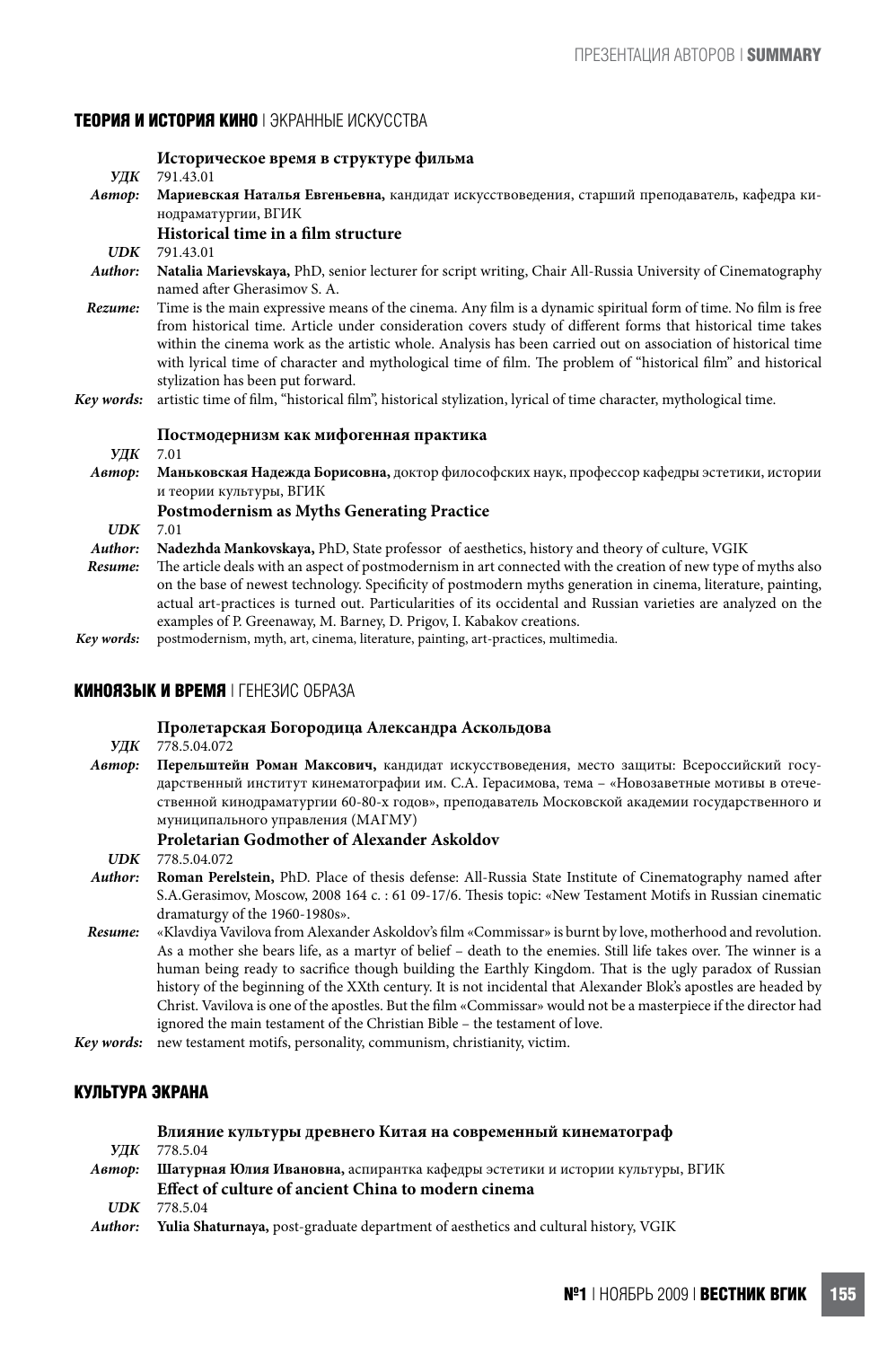- *Resume:* This paper discusses aspects of the integration of philosophy dumb drain China's modern cinema culture. Features of the traditional philosophical thinking, in which the idea of the harmonious man and nature and the desire for spiritual purification of man has become relevant to the modern worldview
- *Key wоrds:* Buddhism (Buddhism) philosophical and religious teaching in China has spread to the I-III in. Mr. e. In IV. Mr. e. acquired the status of one of the official religions. The Tibetan Book of the Dead (The Tibetan Book Of Dead) the book contains instructions, which Lama reads over the dying man. Is a shining example of Buddhism.

#### **Изменение восприятия экранного изображения – cовременные тенденции** *УДК* 791.43.45

*Автор:* **Косенкова Наталья Геннадьевна,** кандидат искусствоведения, кафедра истории и психологии, ВГИК  **Alteration of perception of the screen image – actual trend analysis UDK 791.43.45** 

*UDK* 791.43.45

*Author:* **Natalia Kosenkova,** PhD, Chair of History and Psychology, VGIK

*Resume:* The article is devoted to consideration of alteration of perception caused by influence of ways of reproduction of the screen images. The analysis of the factors influencing the process of perception is carried out. Special attention is given to influence of TV and changes introduced by it. As consequence it changes the perception of reality and cause transformation of representation of the person about the validity. Development of new technologies caused changes in perception, but also in mentality and system of values of the modern spectator.

# **МИРОВОЙ КИНОПРОЦЕСС** | АНАЛИЗ

#### **Кино Болгарии на стыке веков**

*УДК* 778.5

*Автор:* **Утилов Владимир Александрович,** доктор искусствоведения, профессор, зав.кафедрой киноведения сценарно-киноведческого факультета ВГИКа, почетный кинематографист РФ, член Союза кинематографистов РФ

# **Cinema of Bulgaria at the turn of century**

*UDK* 778.5

- *Author:* **Vladimir Utilov,** PhD, Professor, Head of Chair of cinema studies department VGIK, honorable scientist, a member of the Union of Cinematographers of Russia
- *Resume:* The article reflects dramatic changes in Bulgarian cinema of last 20 years and attempts of Bulgarian cinematographers to work out new approaches of filmproducing within the framework of European cinema. Will it be possible for them not to sacrifice national identity?
- *Key words:* November 10th 1989; "Boyana" film studio; "Golden Rose" Film Festival; Radoslav Spasov's film "Stolen Eyes"; in search of basic human values; degradation of human spirit; R.Vilchanov's "Where We Have Come to?".

# **КИНОБИЗНЕС**

# **Система дистрибьюции аудиовизуального контента с применением информационноцифровых технологий**

*УДК* 778.58.004 *Автор:* **Леванская Елизавета Станиславовна,** аспирантка кафедры продюсерского мастерства и менеджмента ВГИК им. С.А. Герасимова

#### **System of audiovisual content distribution with application of digital technologies** *UDK* 778.58.004

*Author:* **Elizaveta Levanskaya,** postgraduate student of film production and management department, VGIK

*Resume:* Distribution of audiovisual content endures great recesses today. Within the development of digital technologies newways of distribution are used more and more often.Internet,IPTV, mobile services not only expand possibilities of quick content delivery, but also open new perspectives of distribution, provide additional opportunities of sales and profit for producers and distributors. Success of several projects can already provide guidance on what to expect in future, and confirms necessity of new mechanisms and business – models of distribution.

*Key words:* distribution, content, digital technologies, internet, distributors, film producers, business-models, viewers, film audience, audiovisual sphere, multi-screen strategies, media business

## **НАУЧНАЯ ЛАБОРАТОРИЯ** | ИССЛЕДОВАНИЯ МОЛОДЫХ

#### **Творчество Сергея Параджанова как явление постмодернизма**

*Key words:* perception, screen image, cinema, photography, TV, technology, film.